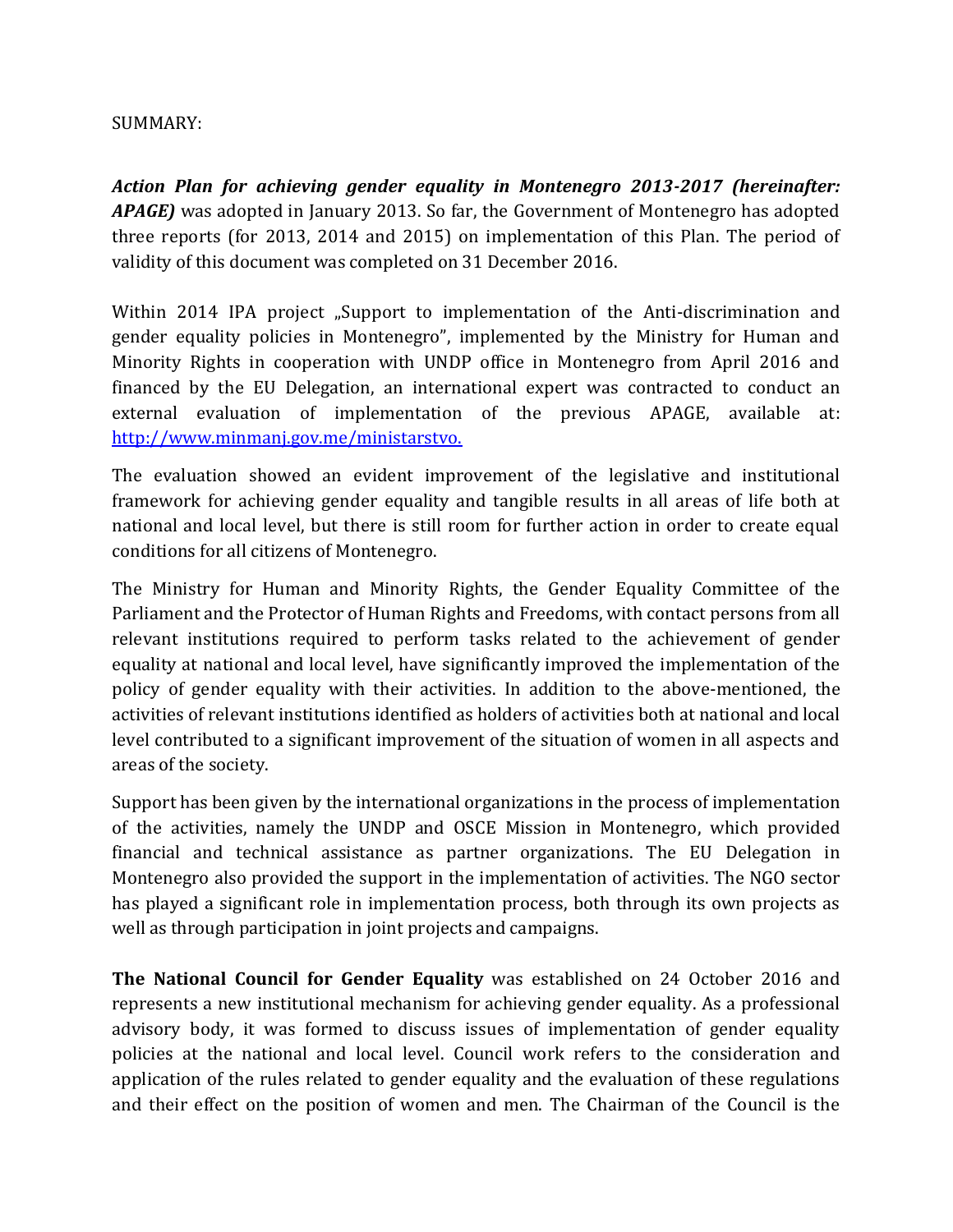Minister for Human and Minority Rights. In addition to the representatives of relevant institutions, the Council is also composed of 4 representatives of the NGOs. In order to discuss issues in specific areas of importance for gender equality eight advisory bodies are formed within the Council, which further monitor the implementation and improvement of policy of equal opportunities within their area, and every advisory body, or committee, has an appointed president. The committees are as follows:

- Committee for greater presence of women in political participation,
- Committee on economic empowerment and status of women in the labor market,
- Committee for protection from domestic violence and violence against women,
- Committee on healthcare and social protection of women,
- Committee on science, education, culture and sport,
- Committee for sustainable and rural development,
- Committee for international cooperation, and
- Committee for cooperation with local governments.

Report on the implementation of the 2016 Program for implementation Action Plan for Achieving Gender Equality is presented in a table with the information obtained from the relevant institutions, which are either holders of activities or partners on implementation of measures from APAGE.

The aforementioned report for 2016 indicates the degree of improvement of legislative and institutional mechanisms, both at national and local level, as well as significant progress in three priority areas: political participation, economic empowerment and combating violence against women.

A large number of activities in this Report, is incorporated in the reports on implementation of action plans for negotiating chapters – Chapter 23: Judiciary and Fundamental Rights and 19: Social policy and employment, which showed that the measures provided for in this action plans are being implemented as planned.

The Ministry for Human and Minority Rights is continuously organizing trainings and promotions of anti-discriminatory behaviors and practices, which is also noted in the 2016 Report.

In September 2016, the Ministry for Human and Minority Rights and the Statistical Office of Montenegro signed a Memorandum of cooperation on the project "Gender Equality Index" in Montenegro and other joint activities in the field of anti-discrimination, gender equality and minority rights".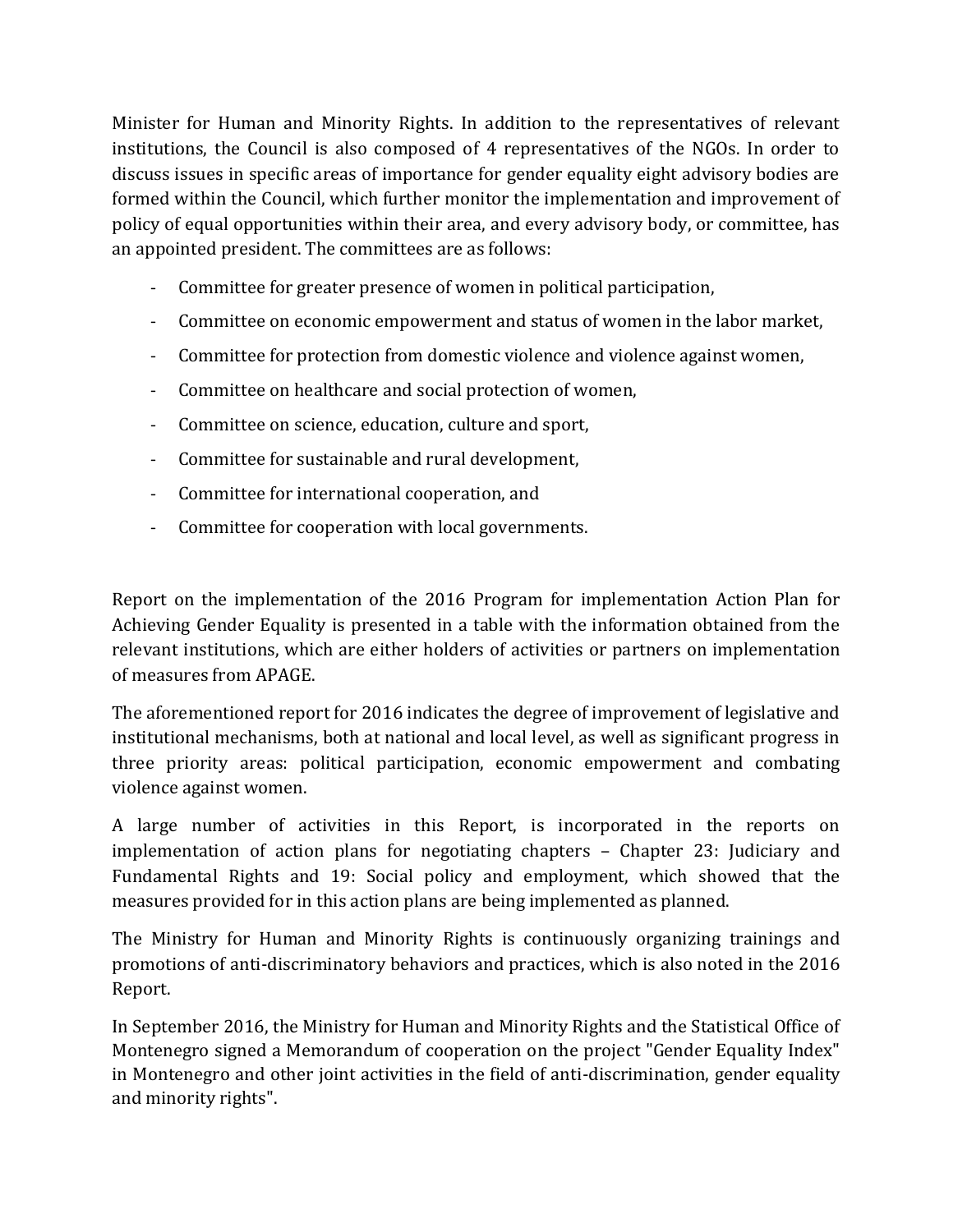The mentioned institutions announced in October 2016 the jubilee publication "Women and Men in Montenegro in 2016", the sixth edition, which was initiated in 2006 and whose aim is to show in one place the largest number of features disaggregated by gender: [http://www.mmp.gov.me/rubrike/Publikacije/166949/zene-i-muskarci-u-Crnoj-Gori-](http://www.mmp.gov.me/rubrike/Publikacije/166949/zene-i-muskarci-u-Crnoj-Gori-2016.html)[2016.html](http://www.mmp.gov.me/rubrike/Publikacije/166949/zene-i-muskarci-u-Crnoj-Gori-2016.html)

Previous year is jubilee because we marked 70 years of women gaining the right to vote. On this occasion, the Ministry of Human and Minority Rights in cooperation with the UDNP Office in Montenegro organized in May 2016 a solemn academy, whose aim was to promote the participation of women in political and public life.

The Ministry of Human and Minority Rights, in cooperation with the UNDP Office in Montenegro and partner organizations, organized a conference on enhancing gender equality in the countries of the Western Balkans and Turkey in December 2016 in Budva, which brought together more than 100 participants of the mechanisms for gender equality. The aim of this conference was to create a regional platform for gender equality and to strengthen regional mechanisms of cooperation.

After submitting II Periodic report on the implementation of CEDAW convention, additional questions and comments were submitted to Montenegro, on which the Ministry of Human and Minority Rights submitted the answers in a timely manner, in coordination with other competent institutions. Montenegro will present the above-mentioned report to the CEDAW Committee in July 2017.

After the parliamentary elections in October 2016, in the current session of the Parliament of Montenegro (26th convocation) out of 81 deputies 19 are women or 23.46%, which represents an increase if compared to the 25th convocation when there were 15 women, or 18.5%. This is the best result in the history of Montenegrin parliamentarism.

The executive branch in the newly formed government of Montenegro after the parliamentary elections in October 2016 had four female ministers out of 19 or 21,05%. (Minister of Science, Minister of Economy, Minister of Public Administration and the Minister without Portfolio).

The Government of Montenegro adopted the 2016 Report on the Implementation of the Law on Protection from Domestic Violence, which presented the results of the implementation of this Law for the period 2010-2015, which contains recommendations for improvements in the field of domestic violence. This law is assessed as very good and in line with international standards. The problems in its implementation that have been encountered by data analysis do not stem from legislation, but from the problems of interpretation of the law, the lack of financial, operational and human resources, low level of sensibility of persons who apply the law.